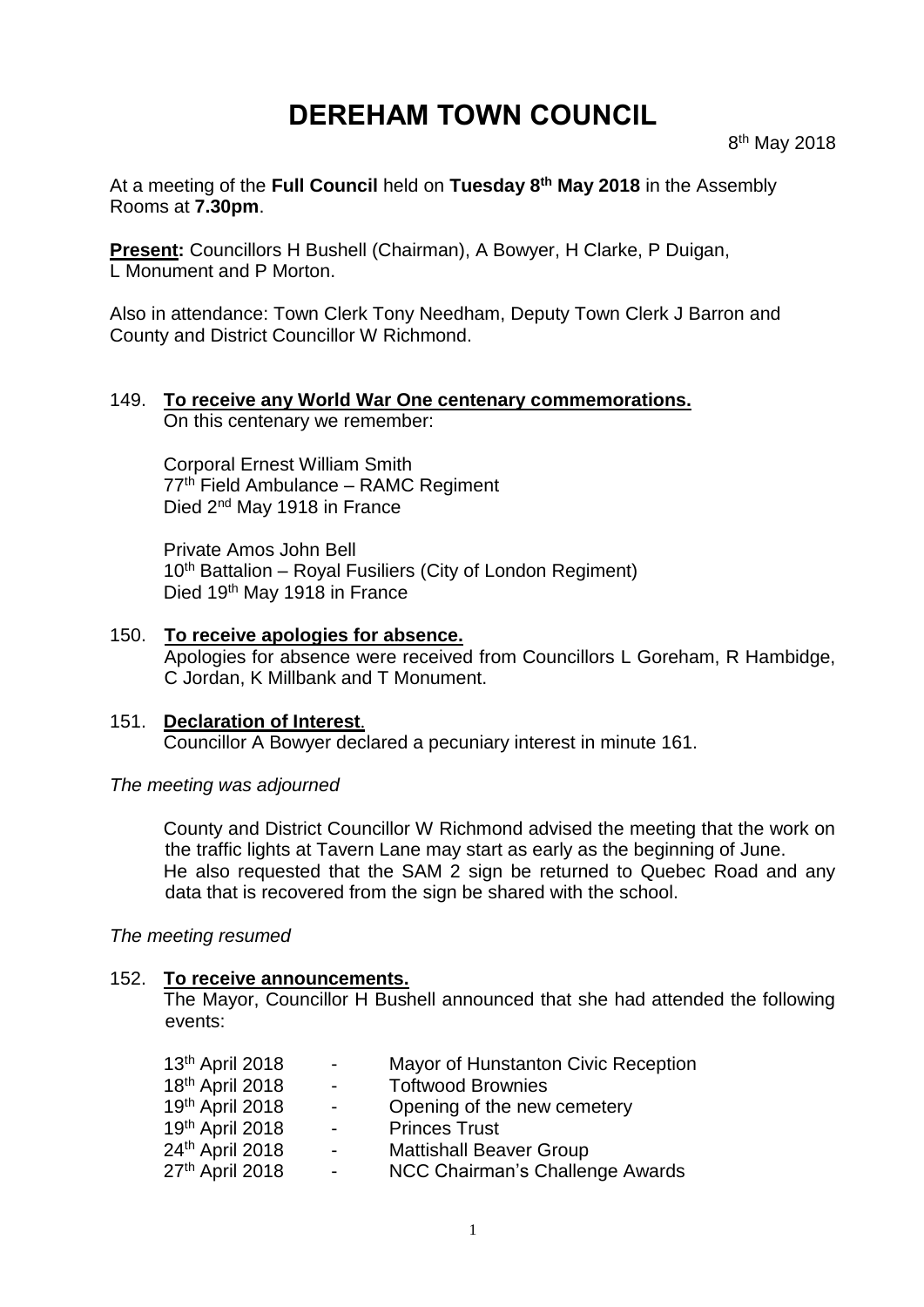The Deputy Mayor, Councillor T Monument attended the following event:

29<sup>th</sup> April 2018 - The Chairman of Breckland Councils Civic Event

## 153. To receive, confirm as correct and sign the minutes of the **Full Council** meeting held on **Tuesday 10th April 2018.**

Proposed by Councillor H Bushell, seconded by Councillor L Monument the minutes of the Full Council meeting Tuesday 10<sup>th</sup> April 2018 were agreed and signed subject to minor amendments.

# 154. **To receive and adopt the list of accounts paid, the Financial Statement and list of accounts to be paid.**

Proposed by Councillor H Bushell, seconded by Councillor L Monument the list of accounts paid, the Financial Statement and list of accounts to be paid were agreed and signed subject to minor amendments.

# 155. To receive, confirm as correct and sign the minutes of the **Planning** meeting held on **Tuesday 10th April 2018**.

Proposed by Councillor H Bushell, seconded by Councillor A Bowyer the minutes of the Planning meeting Tuesday 10<sup>th</sup> April 2018 were agreed and signed.

#### 156. To receive, confirm as correct the draft minutes of the **Annual Parish** meeting held on **Tuesday 20th March 2018.**

Proposed by Councillor H Bushell, seconded by Councillor L Monument the draft minutes of the Annual Parish meeting were confirmed.

# 157. **To consider Royal British Legion WW1 Grant Application.**

Proposed by Councillor H Bushell, seconded by Councillor P Duigan it was agreed that the Royal British Legion be awarded £200 for the WW1 Grant Application.

#### 158. **To consider tenders for 58 Norwich Street.**

This item was deferred to the June Full Council meeting, Anna High will be invited to attend to answer any questions regarding the tenders.

# 159. **To consider contributing towards the Norfolk County Council Market Town Study with regards to cycle improvements.**

Proposed by Councillor L Monument, seconded by Councillor A Bowyer, it was agreed that up to £5000 can be allocated, if required, to extend the cycle study for Dereham.

# 160. **To consider obtaining expert professional advice regarding the dual use of Sustainable Urban Systems as outdoor playing spaces.**

Proposed by Councillor P Duigan, seconded by Councillor P Morton it was agreed to obtain expert professional advice regarding the dual use of Sustainable Urban Systems as outdoor playing spaces from Agrostis.